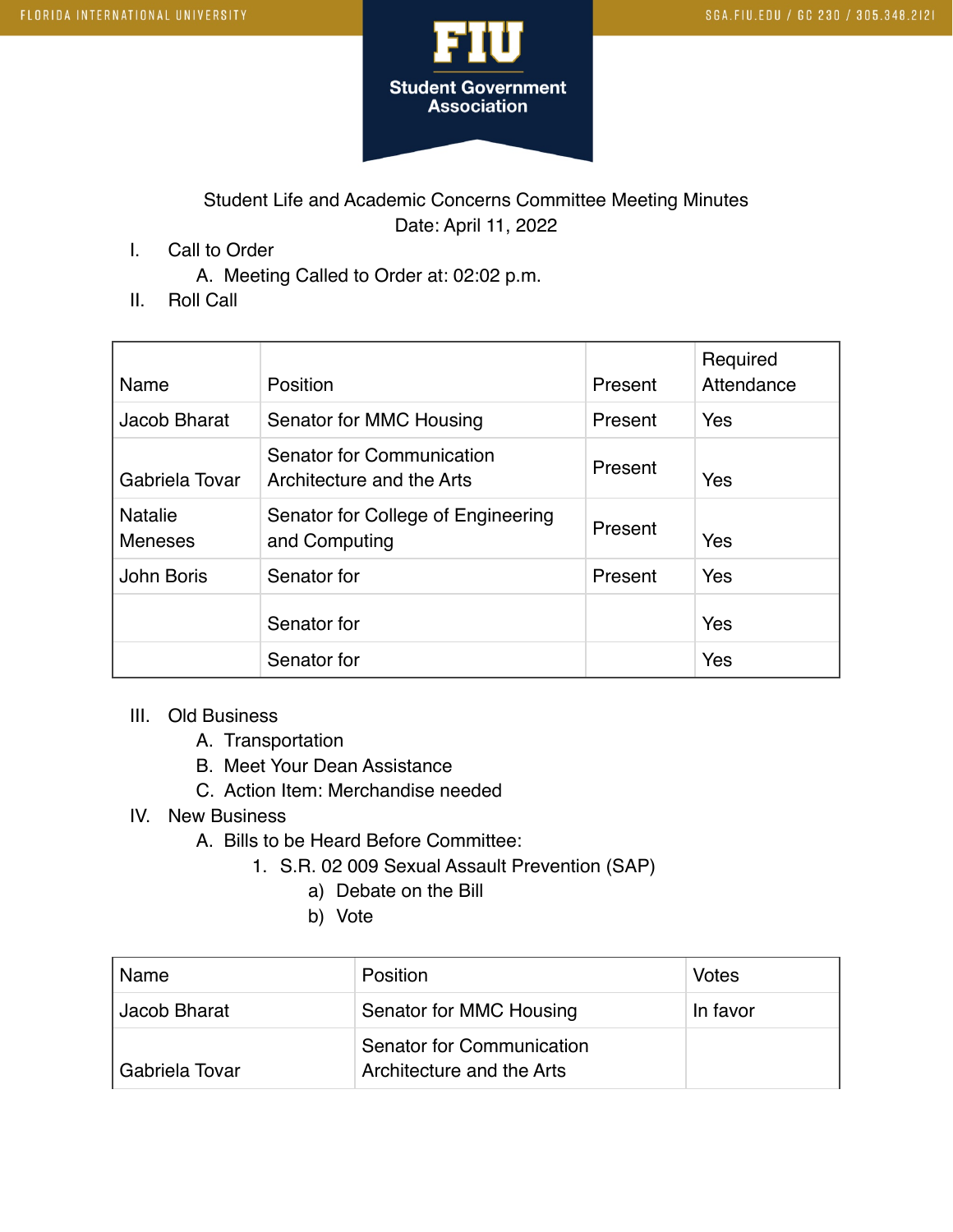| <b>Natalie Meneses</b> | Senator for College of Engineering<br>and Computing | In favor |
|------------------------|-----------------------------------------------------|----------|
| John Boris             | Senator for BBC Lower Division                      | In favor |
| Aidan Mueller          | Senator for College of Business                     |          |
|                        | Senator for                                         |          |
|                        | Senator for                                         |          |
|                        | Senator for                                         |          |

- c) Vote Total
	- (1) 3-0-0
- B. Bills to be Heard Before Committee:
	- 1. S.R. 02 011 Abolishment of 'Curving Down' in University Lectures and Laboratories
		- a) Debate on the Bill
		- b) Vote

| Name                   | Position                                               | <b>Votes</b> |
|------------------------|--------------------------------------------------------|--------------|
| Jacob Bharat           | Senator for MMC Housing                                | In favor     |
| Gabriela Tovar         | Senator for Communication<br>Architecture and the Arts |              |
| <b>Natalie Meneses</b> | Senator for College of Engineering<br>and Computing    | In favor     |
| John Boris             | Senator for BBC Lower Division                         | In favor     |
| Aidan Mueller          | Senator for College of Business                        |              |
|                        | Senator for                                            |              |
|                        | Senator for                                            |              |
|                        | Senator for                                            |              |

c) Vote Total

(1) 3-0-0

C. Bills to be Heard Before Committee: